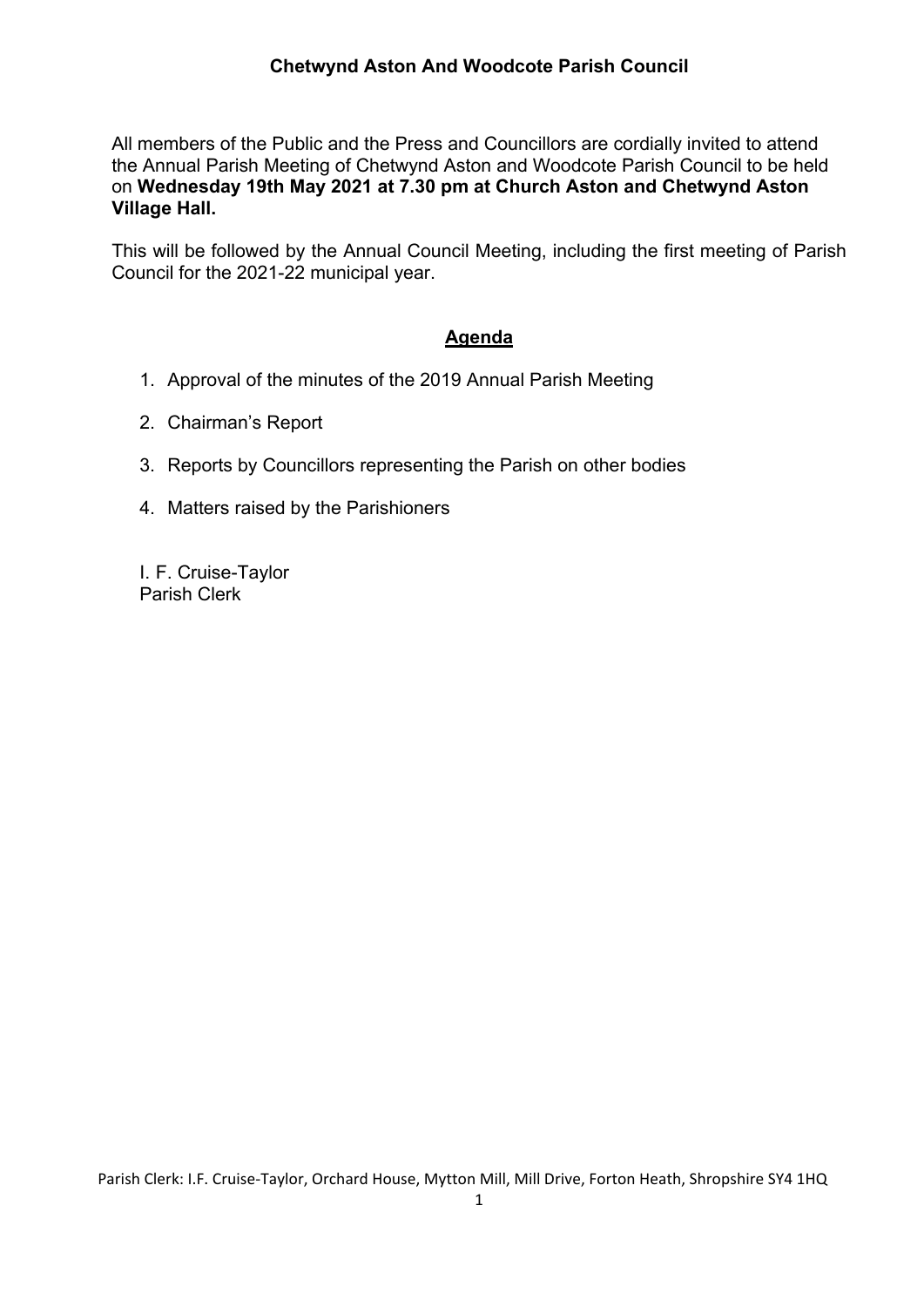Dear Councillors,

You are duly summoned to attend the Annual Council Meeting of Chetwynd Aston & Woodcote Parish Council to be held on **Wednesday 19th May 2021 at Church Aston and Chetwynd Aston Village Hall. This will take place immediately after the Annual Parish Meeting which starts at 7.30 pm.** 

## **Agenda**

- 1. To note Apologies
- 2. To note Disclosure of Personal/Pecuniary interests
- 3. To agree the minutes of the Annual Council meeting held on 21<sup>st</sup> May 2019
- 4. Election of Chairman
- 5. Election of Vice-Chairman
- 6. Co-option of Parish Councillor to consider two applications
- 7. Annual Governance and Accounting Return (AGAR) 2020-21
	- a. To receive the Annual Internal Audit Report
	- b. To complete and sign The Certificate of Exemption
	- c. To approve and sign The Annual Governance Statement
	- d. To approve and sign The Accounting Statement
	- e. To approve the commencement date for the exercise of public rights
- 8. Election of WAC Delegate
- 9. Election of NRP Representative
- 10. Election of Representative on Innovation Park Implementation Group
- 11. Election of Emergency Officer
- 12. Election of Delegate for Church Aston and Chetwynd Aston Village Hall
- 13. To consider other representative roles
- 14. To approve the insurance policy for 2021-22 cost: £112.00
- 15. To approve payments for April and note bank reconciliation: see below

Parish Clerk: I.F. Cruise‐Taylor, Orchard House, Mytton Mill, Mill Drive, Forton Heath, Shropshire SY4 1HQ